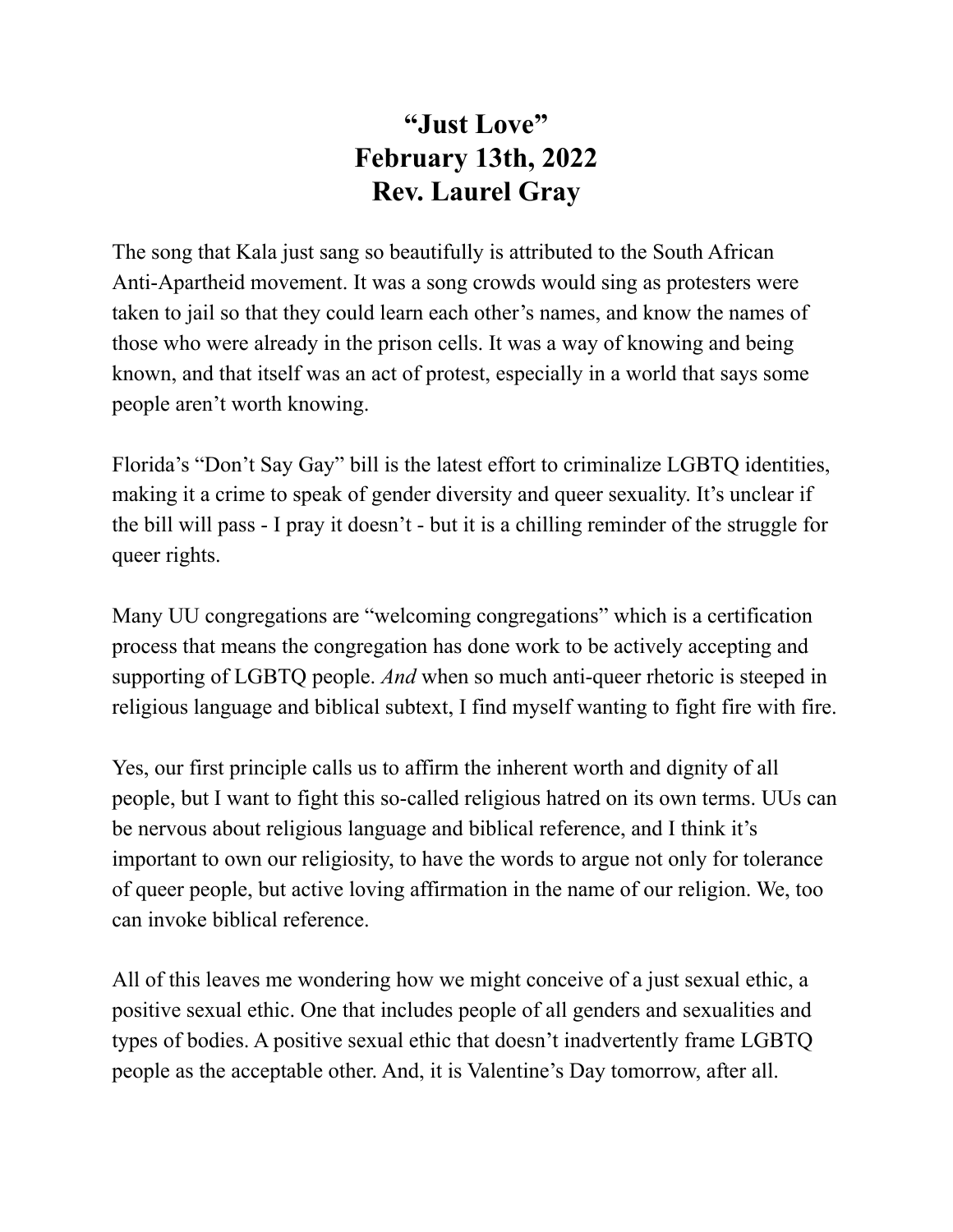In his book "Making Love Just" Marvin Ellison, who is a professor of Christian Ethics, writes that creating sexual justice means three things:

"First, honoring the goodness of human bodies and recognizing sexuality as a spiritual power for expressing care and respect through touch.

Second, it requires recognition of and respect for sexual difference, including diversity of body shape and size, sexual orientation, gender identity and expression, and family patterns.

Third, in the face of sexual violence, sexual justice calls for respect and compassionate care between persons and groups."

Again, he says sexual justice requires three things:

- Honoring the goodness of bodies and seeing sexuality as a spiritual way of expressing care
- Recognizing diversity of body, sexual orientation, gender, and family
- Respect and compassionate care between people and groups

Ellison also writes this, quote, "A fearful people are also likely to project their fear and discomfort about sex and sexuality onto others. In our time the overlapping communities of LGBTQ people, people of color, and people living with disabilities have become the cultural repositories or moral dumping ground for other people's dis-ease about sensuality and the body" end quote.

Let's begin with the body.

In 1596 a man named Rene Descartes was born in France. I'm sure many of you know about him – he was a philosopher, scientist and mathematician. But he is perhaps most famous for saying "I think, therefore I am."

Descartes created a philosophical idea called Cartesian Dualism or mind-body dualism. Now I will confess that I am not a philosopher, but Cartesian dualism essentially says that the mind and the body are separate entities that interact.

In this line of thought, the mind or soul has no physical substance, it's permanent,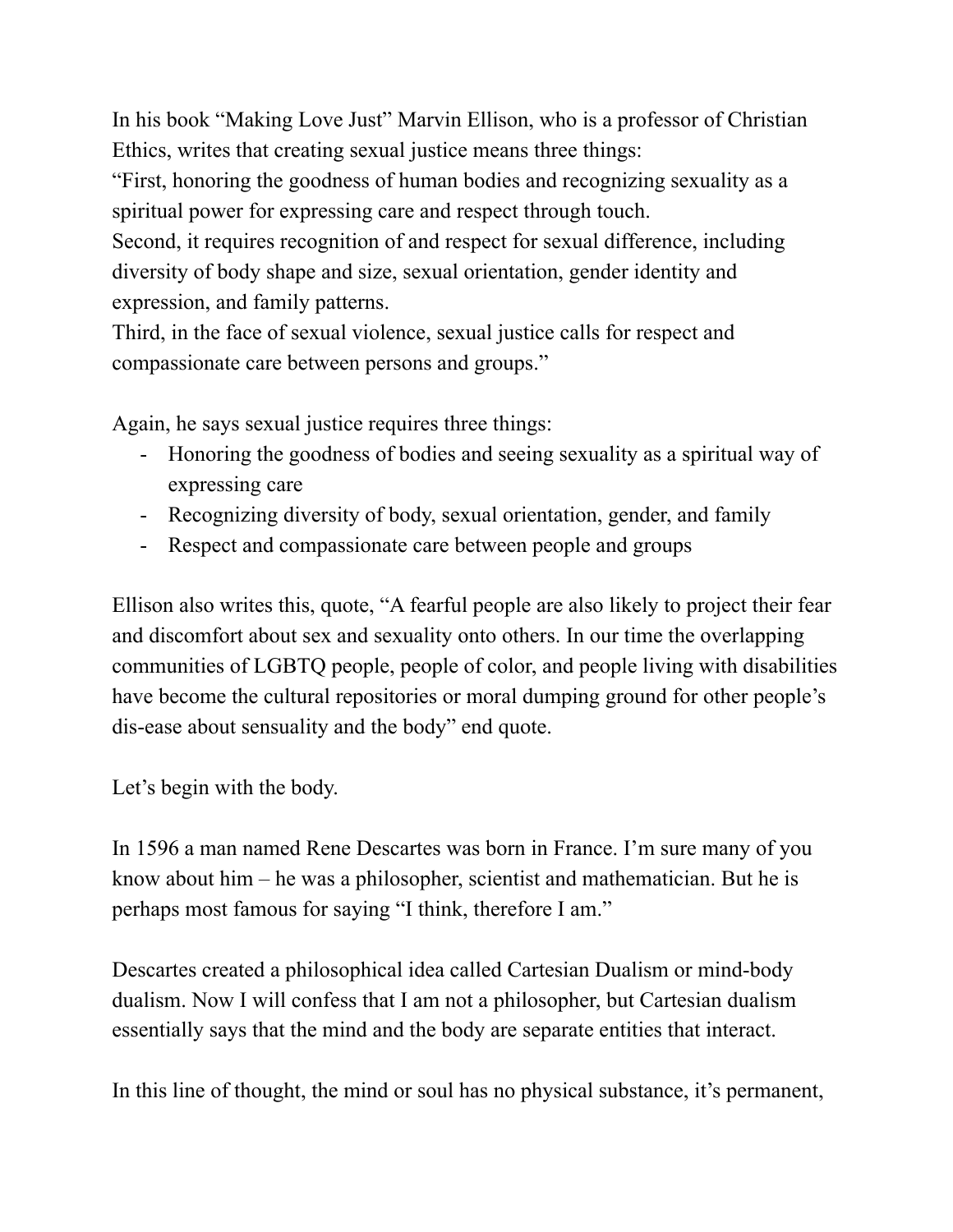and it can exist outside of the body. The body, on the other hand, is tangible, it's impermanent and it cannot think.

And if Descarte's famous line is any indication – I think, therefore I am – this philosophy infers that we are our minds, but not our bodies. If anything, the body is almost unnecessary.

And I can see how this line of thinking would be seductive. Bodies are as fragile as they are resilient. They age and they ache, they're vulnerable to disease – bodies are impermanent.

Many religions speak of afterlives and reincarnation, all of which fit with this idea that the soul is separate and lasting.

But Descartes loses me with the idea that the mind is the soul – that thinking is our essence, that thoughts matter most.

And even more so, I question the idea that we can separate our souls and our bodies without consequence.

When I spent a summer as a hospital chaplain, the most common and striking question I was asked was how the soul leaves the body. And there was always a reason for asking. It was a question that came from a family member when a patient was in critical condition.

Because what they were asking about was death, about how we transition out of life.

And I've heard just as many stories of people seeing or sensing the soul of their loved one swirling away in the wind after they die.

Death comes when the soul, the life force, the breath and the body separate completely. The body still exists for a while, but it becomes lifeless.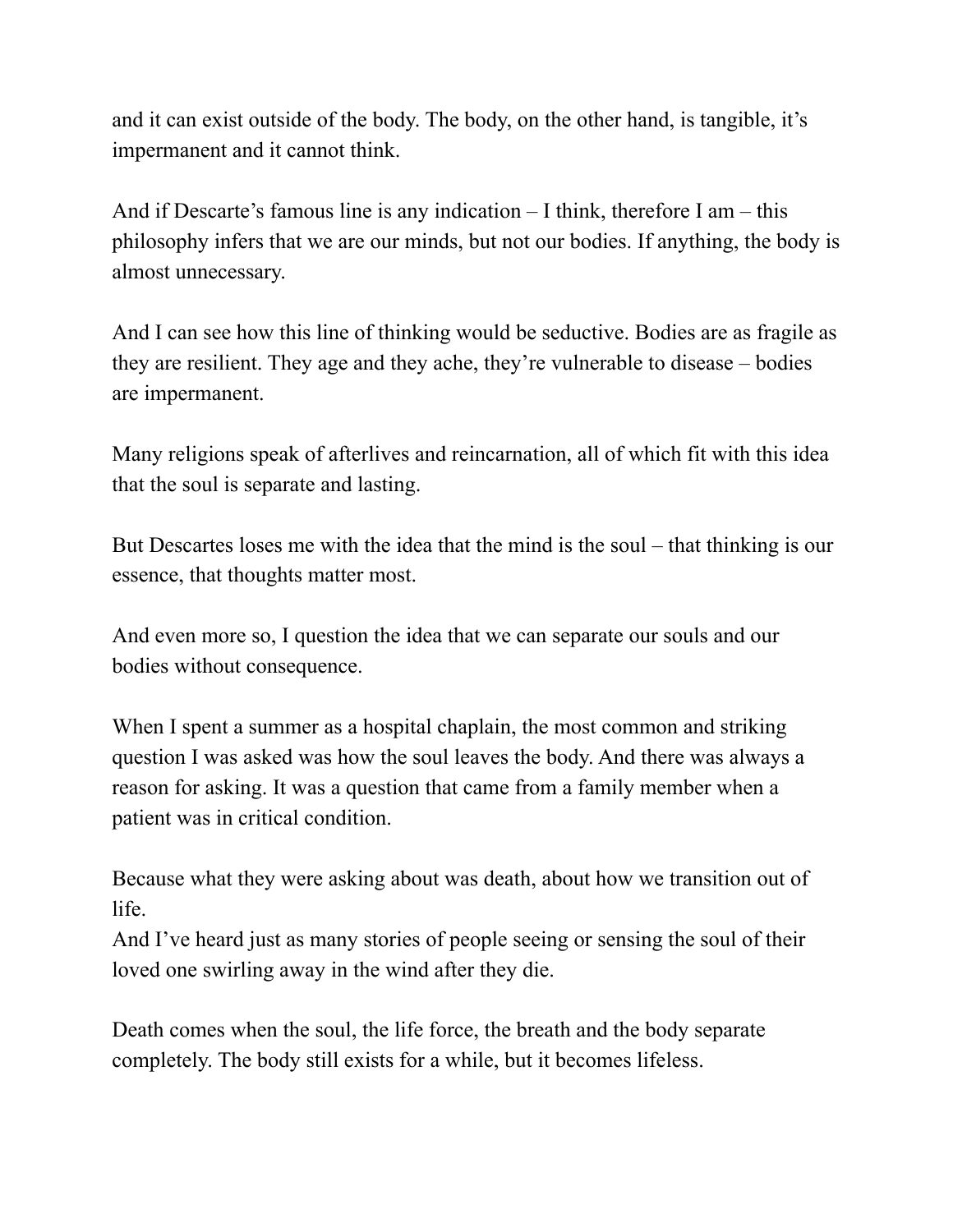Being alive is the opposite. Life is the unity of the body and breath, of flesh and soul.

To be alive is to be embodied. To be alive is to be a thing of flesh and nerve and need and energy, to know pleasure and pain and love and touch.

You only have to let the soft animal of your body love what it loves.

Sexual justice begins with the body, with, as Marvin Ellison writes, "honoring the goodness of human bodies and recognizing sexuality as a spiritual power for expressing care and respect through touch."

The Lutheran Pastor Nadia Bolz-Weber wrote a book a few years ago called "Shameless: A Sexual Reformation" in which she does just this. She says in the introduction that it's time to take all of our antiquated and harmful ideas about sex and bodies and gender and burn them down and start over. And she does.

One of the things I appreciate most about her book is that she's speaking about sexuality as a whole - the ways that religion and society teach everyone harmful things about sex and bodies and gender – so she doesn't treat gay and trans and queer people as a separate problem to be solved. The problem is the system, not particular types of bodies or love.

And in a world in which hatred towards LGBTQ people is cloaked in religious language, there is power and I think healing in using religious language to build a positive and inclusive sexual ethic.

You do not have to walk on your knees for a hundred miles through the desert repenting. You only have to let the soft animal of your body love what it loves.

So let's begin at the beginning.

The Jewish and Christian scriptures both begin with the book of Genesis. It's the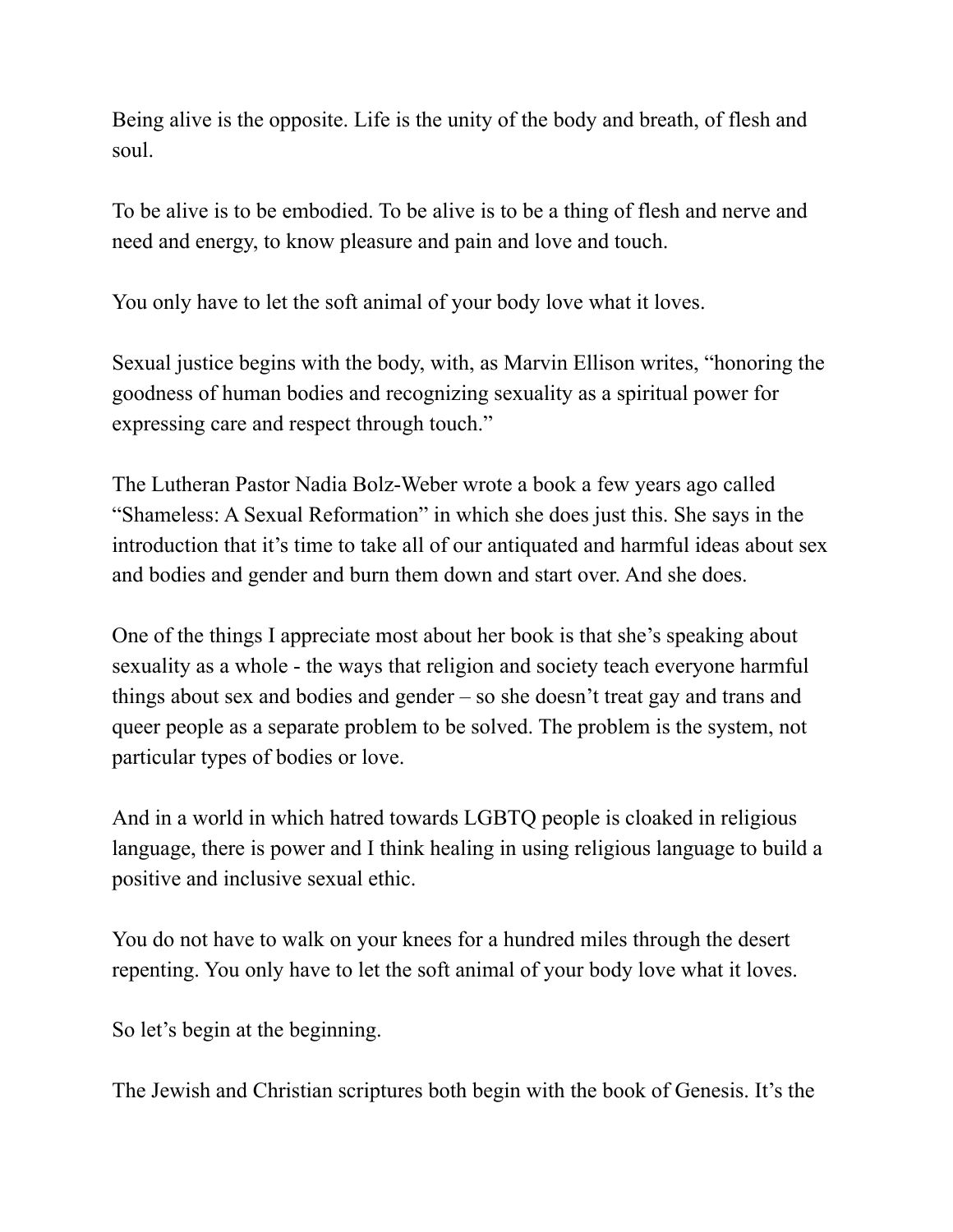origin story for creation and tells two different versions of how humans and the universe were created. This translation is adapted from Nadia Bolz-Weber's retelling of Genesis 1 and 2 in her book.

## Genesis 1

"In the beginning, God was maybe bored and a little lonely, so God created a terrifyingly vast universe, which included the earth. The earth, our speck of life, was just a void, and this great nothingness was super dark.

And God could have made the universe in any way that she chose, but she's a gardener by nature, so she grew it from seed, knowing it was going to be a process. And the first seeds came in the form of four words from the mouth of God.

Let there be light.

God's words do what they say. So, from the breath of God, the world came into being. Bang! Oceans, land, heavens, sun, moon, stars, planets.

It all took some time. And rather than God doing everything, God shared the work with creation. Calling the earth to bring forth vegetation and the seas to bring forth sea monsters.

And God saw that it was good.

Then God had an explosion of creativity and made animals. And God blessed them by saying "Be fruitful and multiply."

The very first blessing was sex.

Then God said, "let us create humans in our own image and likeness." God the community, God the family, God the friend group, God the opposite of isolation said, "Let's do this together. Let's create humanity in our image and likeness."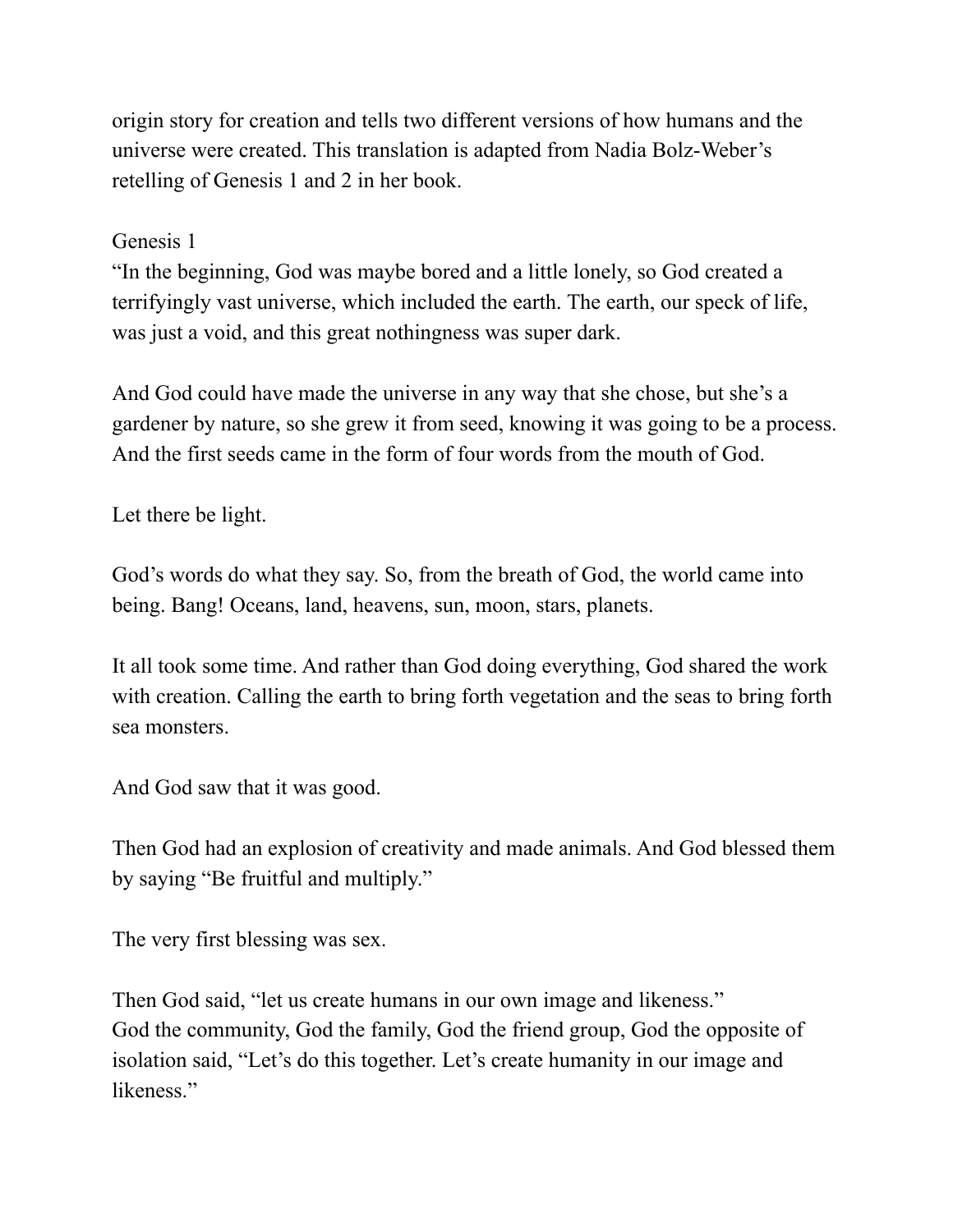And God saw that this was good."

Genesis two:

"On the day God created the heavens and the earth, there weren't any plants yet because there wasn't any water yet because there wasn't anyone to do the gardening yet. God didn't rush. This has to happen in a certain order to work.

Then God formed an earthling (Adam is a genderless word for 'from the earth') God formed an earthling out of dirt and breathed into the earthling's nose to animate them, and this is how we received a soul and the gift of life.

We are dirt and the breath of God – body and soul entwined.

And then God said, "it is not good for the earthling to be alone" and so God took a rib from the first earthling and created a second earthling. And God gave the two to each other because they belonged that way.

They were made for and from each other. And they fit. And this is why still to this day, many of us need to fit with someone else, emotionally, sexually, and spiritually."

Here ends the reading.

You only have to let the soft animal of your body love what it loves.

To be alive is to be embodied, to feel the air in our lungs and the beat of our hearts. We are made of dirt, of matter, filled with the breath of the heavens. Rabbis have long taught that life begins at birth, that the soul enters the body when we take our first breath. In fact, conservative Christians originally supported abortion rights because of this biblical belief that life begins with breath.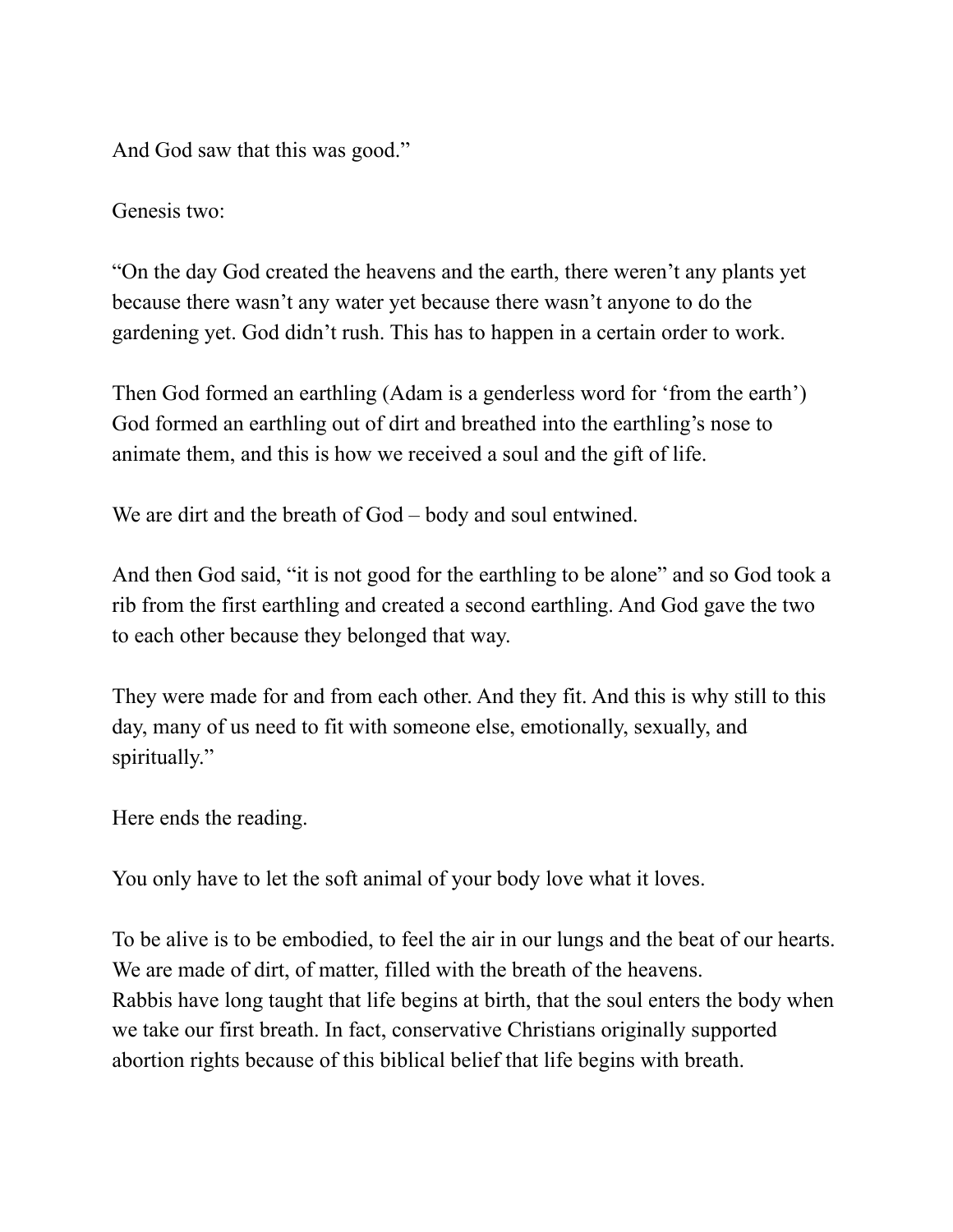We are not minds floating untethered from the tactile bodily reality of living. We have hearts of flesh - we can touch and feel and love because we are born into bodies - bodies that come in a rainbow of difference.

And Genesis teaches that everyone is created in the image of the sacred, that the image of God is a unified plurality and it is good. And we are made of each other.

There is no single embodiment of the sacred.

Whoever you are, however you were formed, whatever the shape and size and color and ability and gender and desire of your body, it is sacred and necessary and good, as it is.

Because to be alive is to be embodied.

And in Genesis the first blessing that God gives creation is sex – be fruitful and multiply. It's the ability to create life and love and tenderness, to be more together than we are on our own, to know the transcendence of knowing another and being known in return, to express care and respect through touch. This is sacred.

So to be queer or gay or trans or bisexual or asexual, to love who you love, to be yourself, in a society that says you are somehow wrong, *that* is an act of fidelity to all that is holy inside you.

"You do not have to walk on your knees for a hundred miles through the desert repenting.

You only have to let the soft animal of your body love what it loves."

Blessed be and amen.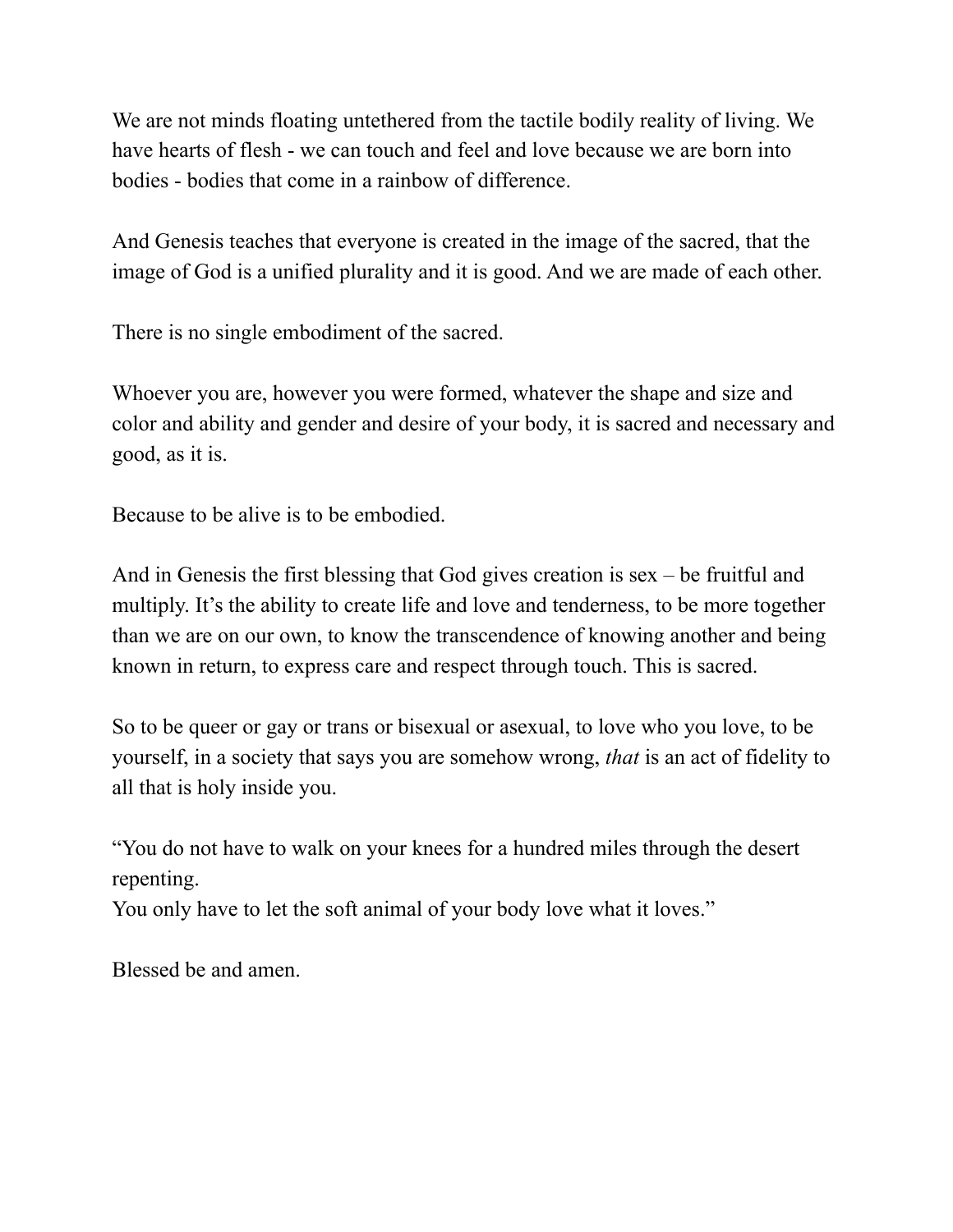This is a Prayer for the Queer Kids By Rev. Laurel Gray

When I google "prayer for queer kids" the first hit is all sin, asking God to force repentance for what I call holiness. And so I yell. I swear and I rage and I feel the heat of fury mixed with protection. Absolutely not. That thing they despise, I call it sacred, this being oneself in a world that suggests repentance with a tone of holier than thou damnation.

No. Not here. Not in this house. There will be no repenting for the courage to love honestly. No, this is a prayer for the queer kids. A ring of fire, protecting the eden that exists inside of embodied love. In this house we speak only of the holiness in existing honestly, in loving fully.

My prayer for queer kids is this: may you find the people who love you fiercely,